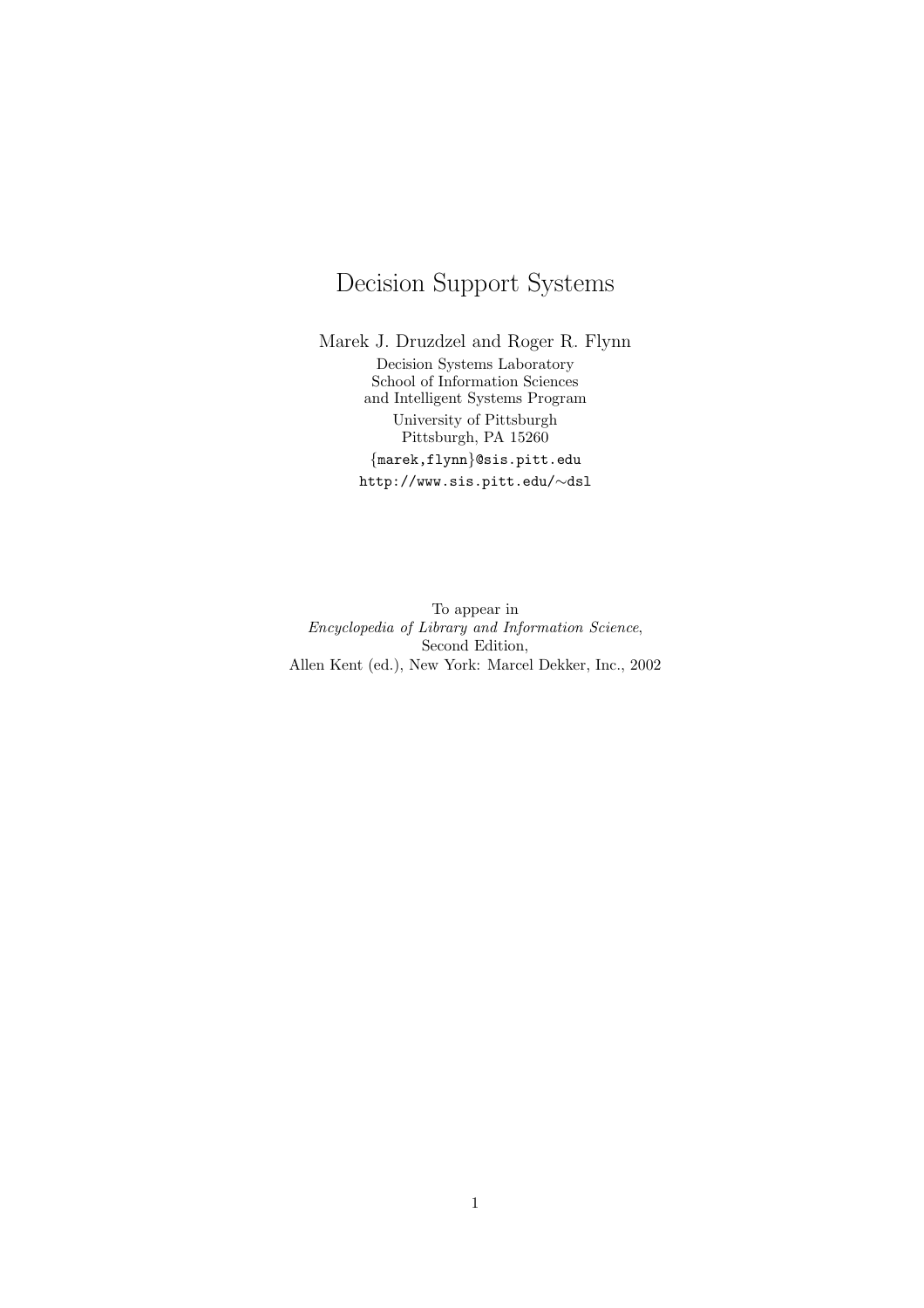# Contents

| Introduction                                                                            | 3              |
|-----------------------------------------------------------------------------------------|----------------|
| <b>Decisions and Decision Modeling</b>                                                  | $\overline{4}$ |
|                                                                                         | $\overline{4}$ |
|                                                                                         | $\overline{4}$ |
|                                                                                         | $\overline{5}$ |
|                                                                                         | 5              |
| <b>Decision Support Systems</b>                                                         | 6              |
| <b>Normative Systems</b>                                                                | 7              |
|                                                                                         | $\overline{7}$ |
|                                                                                         | 8              |
|                                                                                         | 10             |
| User Interfaces to Decision Support Systems                                             | 11             |
|                                                                                         | 11             |
| Support for Reasoning about the Problem Structure in Addition to Numerical Calculations | 11             |
| Support for Both Choice and Optimization of Decision Variables                          | 12             |
|                                                                                         | 12             |
| Summary                                                                                 | 12             |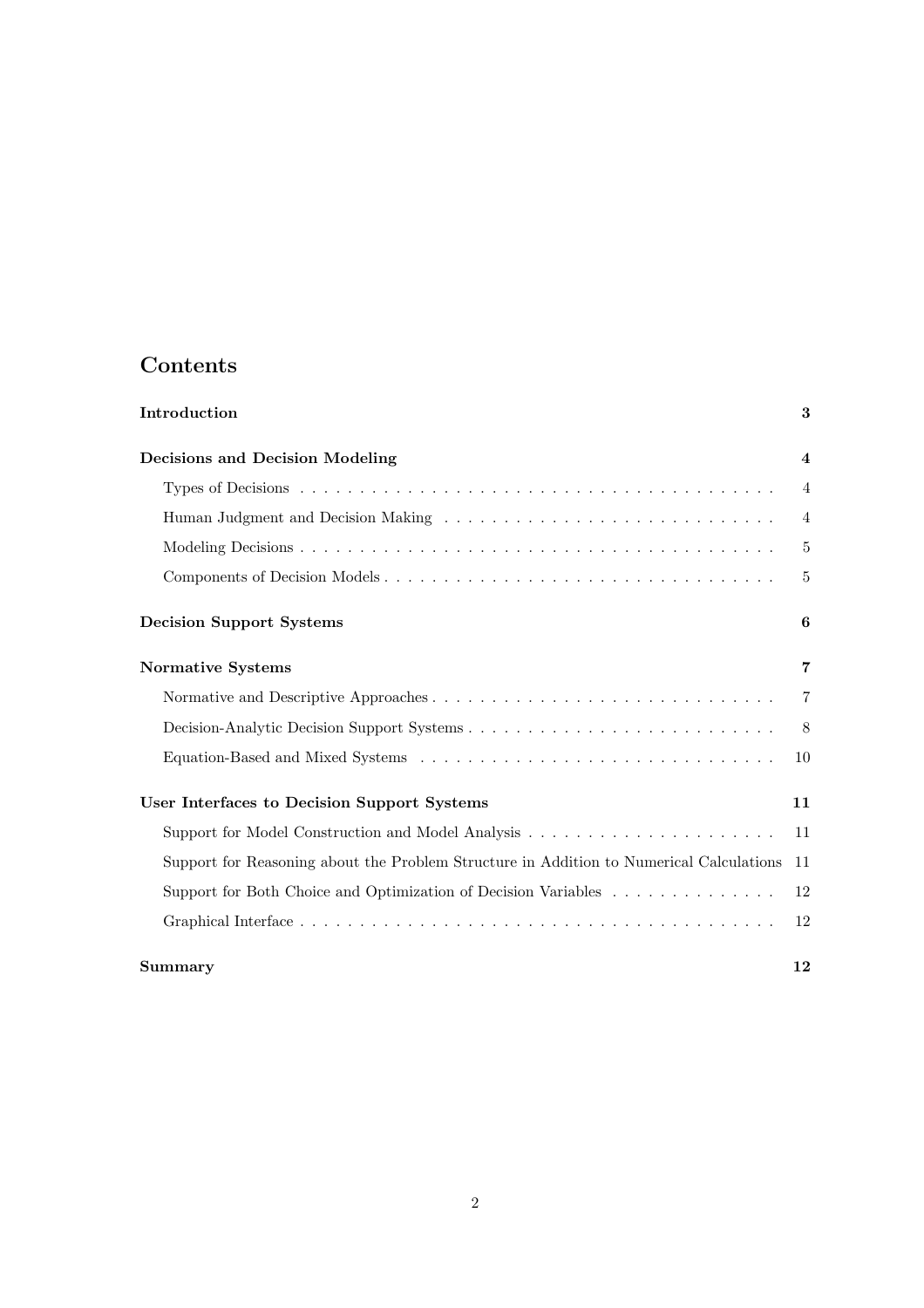# Introduction

Making decisions concerning complex systems (e.g., the management of organizational operations, industrial processes, or investment portfolios; the command and control of military units; or the control of nuclear power plants) often strains our cognitive capabilities. Even though individual interactions among a system's variables may be well understood, predicting how the system will react to an external manipulation such as a policy decision is often difficult. What will be, for example, the effect of introducing the third shift on a factory floor? One might expect that this will increase the plant's output by roughly 50 percent. Factors such as additional wages, machine weardown, maintenance breaks, raw material usage, supply logistics, and future demand need also be considered, however, as they all will impact the total financial outcome of this decision. Many variables are involved in complex and often subtle interdependencies and predicting the total outcome may be daunting.

There is a substantial amount of empirical evidence that human intuitive judgment and decision making can be far from optimal, and it deteriorates even further with complexity and stress. Because in many situations the quality of decisions is important, aiding the deficiencies of human judgment and decision making has been a major focus of science throughout history. Disciplines such as statistics, economics, and operations research developed various methods for making rational choices. More recently, these methods, often enhanced by a variety of techniques originating from information science, cognitive psychology, and artificial intelligence, have been implemented in the form of computer programs, either as stand-alone tools or as integrated computing environments for complex decision making. Such environments are often given the common name of *decision support* systems (DSSs). The concept of DSS is extremely broad, and its definitions vary, depending on the author's point of view. To avoid exclusion of any of the existing types of DSSs, we will define them roughly as interactive computer-based systems that aid users in judgment and choice activities. Another name sometimes used as a synonym for DSS is knowledge-based systems, which refers to their attempt to formalize domain knowledge so that it is amenable to mechanized reasoning.

Decision support systems are gaining an increased popularity in various domains, including business, engineering, the military, and medicine. They are especially valuable in situations in which the amount of available information is prohibitive for the intuition of an unaided human decision maker and in which precision and optimality are of importance. Decision support systems can aid human cognitive deficiencies by integrating various sources of information, providing intelligent access to relevant knowledge, and aiding the process of structuring decisions. They can also support choice among well-defined alternatives and build on formal approaches, such as the methods of engineering economics, operations research, statistics, and decision theory. They can also employ artificial intelligence methods to address heuristically problems that are intractable by formal techniques. Proper application of decision-making tools increases productivity, efficiency, and effectiveness and gives many businesses a comparative advantage over their competitors, allowing them to make optimal choices for technological processes and their parameters, planning business operations, logistics, or investments.

While it is difficult to overestimate the importance of various computer-based tools that are relevant to decision making (e.g., databases, planning software, and spreadsheets), this article focuses primarily on the core of a DSS, the part that directly supports modeling decision problems and identifies best alternatives. We will briefly discuss the characteristics of decision problems and how decision making can be supported by computer programs. We then cover various components of DSSs and the role that they play in decision support. We will also introduce an emergent class of normative systems (i.e., DSSs based on sound theoretical principles), and in particular, decisionanalytic DSSs. Finally, we will review issues related to user interfaces to DSSs and stress the importance of user interfaces to the ultimate quality of decisions aided by computer programs.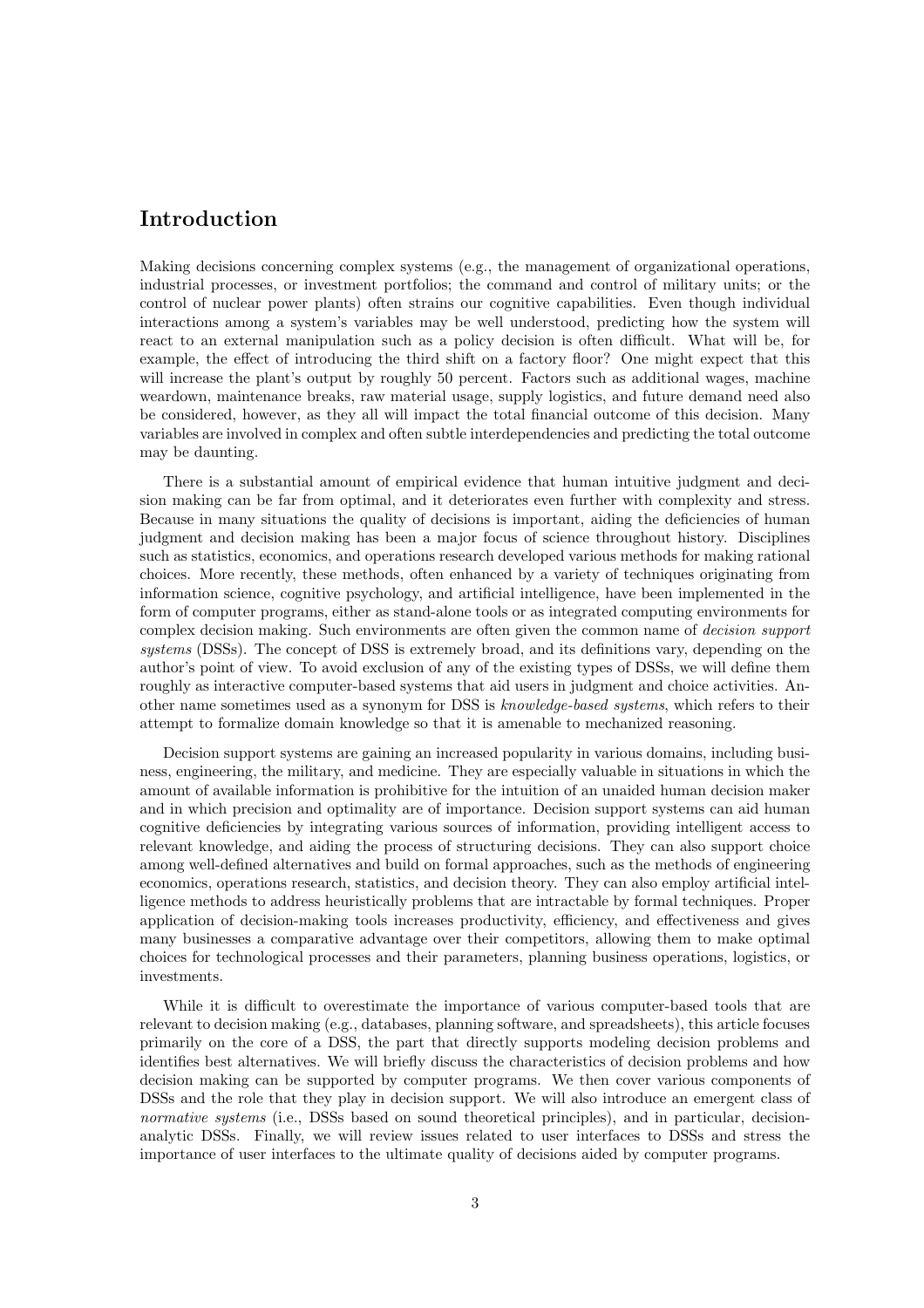# Decisions and Decision Modeling

#### Types of Decisions

A simple view of decision making is that it is a problem of choice among several alternatives. A somewhat more sophisticated view includes the process of constructing the alternatives (i.e., given a problem statement, developing a list of choice options). A complete picture includes a search for opportunities for decisions (i.e., discovering that there is a decision to be made). A manager of a company may face a choice in which the options are clear (e.g., the choice of a supplier from among all existing suppliers). She may also face a well-defined problem for which she designs creative decision options (e.g., how to market a new product so that the profits are maximized). Finally, she may work in a less reactive fashion and view decision problems as opportunities that have to be discovered by studying the operations of her company and its surrounding environment (e.g., how can she make the production process more efficient). There is much anecdotal and some empirical evidence that structuring decision problems and identifying creative decision alternatives determine the ultimate quality of decisions. Decision support systems aim mainly at this broadest type of decision making, and in addition to supporting choice, they aid in modeling and analyzing systems (such as complex organizations), identifying decision opportunities, and structuring decision problems.

#### Human Judgment and Decision Making

Theoretical studies on rational decision making, notably that in the context of probability theory and decision theory, have been accompanied by empirical research on whether human behavior complies with the theory. It has been rather convincingly demonstrated in numerous empirical studies that human judgment and decision making is based on intuitive strategies as opposed to theoretically sound reasoning rules. These intuitive strategies, referred to as *judgmental heuristics* in the context of decision making, help us in reducing the cognitive load, but alas at the expense of optimal decision making. Effectively, our unaided judgment and choice exhibit systematic violations of probability axioms (referred to as biases). Formal discussion of the most important research results along with experimental data can be found in an anthology edited by Kahneman, Slovic, and Tversky [16]. Dawes [2] provides an accessible introduction to what is known about people's decision-making performance.

One might hope that people who have achieved expertise in a domain will not be subject to judgmental biases and will approach optimality in decision making. While empirical evidence shows that experts indeed are more accurate than novices within their area of expertise, it also shows that they also are liable to the same judgmental biases as novices and demonstrate apparent errors and inconsistencies in their judgment. Professionals such as practicing physicians use essentially the same judgmental heuristics and are prone to the same biases, although the degree of departure from the normatively prescribed judgment seems to decrease with experience. In addition to laboratory evidence, there are several studies of expert performance in realistic settings, showing that it is inferior even to simple linear models (an informal review of the available evidence and pointers to literature can be found in the book by Dawes [2]). For example, predictions of future violent behavior of psychiatric patients made by a panel of psychiatrists who had access to patient records and interviewed the patients were found to be inferior to a simple model that included only the past incidence of violent behavior. Predictions of marriage counselors concerning marital happiness were shown to be inferior to a simple model that just subtracted the rate of fighting from the rate of sexual intercourse (again, the marriage counselors had access to all data, including interviews with the couples). Studies yielding similar results have been conducted with bank loan officers, physicians, university admission committees, and so on.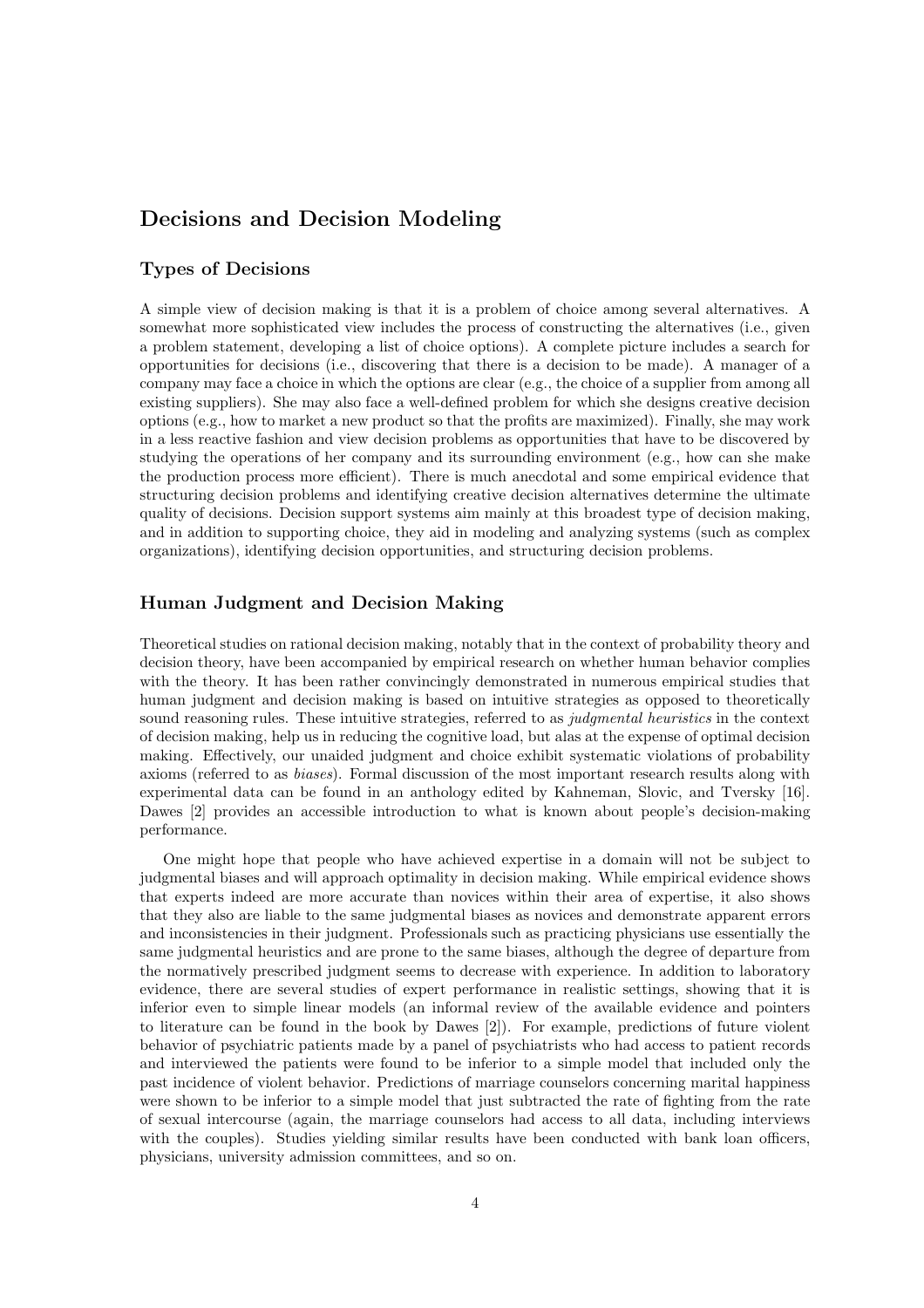#### Modeling Decisions

The superiority of even simple linear models over human intuitive judgment suggests that one way to improve the quality of decisions is to decompose a decision problem into simpler components that are well defined and well understood. Studying a complex system built out of such components can be subsequently aided by a formal, theoretically sound technique. The process of decomposing and formalizing a problem is often called modeling. Modeling amounts to finding an abstract representation of a real-world system that simplifies and assumes as much as possible about the system, and while retaining the system's essential relationships, omits unnecessary detail. Building a model of a decision problem, as opposed to reasoning about a problem in a holistic way, allows for applying scientific knowledge that can be transferred across problems and often across domains. It allows for analyzing, explaining, and arguing about a decision problem.

The desire to improve human decision making provided motivation for the development of a variety of modeling tools in disciplines of economics, operations research, decision theory, decision analysis, and statistics. In each of these modeling tools, knowledge about a system is represented by means of algebraic, logical, or statistical variables. Interactions among these variables are expressed by equations or logical rules, possibly enhanced with an explicit representation of uncertainty. When the functional form of an interaction is unknown, it is sometimes described in purely probabilistic terms; for example, by a conditional probability distribution. Once a model has been formulated, a variety of mathematical methods can be used to analyze it. Decision making under certainty has been addressed by economic and operations research methods, such as cash flow analysis, breakeven analysis, scenario analysis, mathematical programming, inventory techniques, and a variety of optimization algorithms for scheduling and logistics. Decision making under uncertainty enhances the above methods with statistical approaches, such as reliability analysis, simulation, and statistical decision making. Most of these methods have made it into college curricula and can be found in management textbooks. Due to space constraints, we will not discuss their details further.

#### Components of Decision Models

While mathematically a model consists of variables and a specification of interactions among them, from the point of view of decision making a model and its variables represent the following three components: a measure of preferences over decision objectives, available decision options, and a measure of uncertainty over variables influencing the decision and the outcomes.

Preference is widely viewed as the most important concept in decision making. Outcomes of a decision process are not all equally attractive and it is crucial for a decision maker to examine these outcomes in terms of their desirability. Preferences can be ordinal (e.g., more income is preferred to less income), but it is convenient and often necessary to represent them as numerical quantities, especially if the outcome of the decision process consists of multiple attributes that need to be compared on a common scale. Even when they consist of just a single attribute but the choice is made under uncertainty, expressing preferences numerically allows for trade-offs between desirability and risk.

The second component of decision problems is available decision options. Often these options can be enumerated (e.g., a list of possible suppliers), but sometimes they are continuous values of specified policy variables (e.g., the amount of raw material to be kept in stock). Listing the available decision options is an important element of model structuring.

The third element of decision models is uncertainty. Uncertainty is one of the most inherent and most prevalent properties of knowledge, originating from incompleteness of information, imprecision,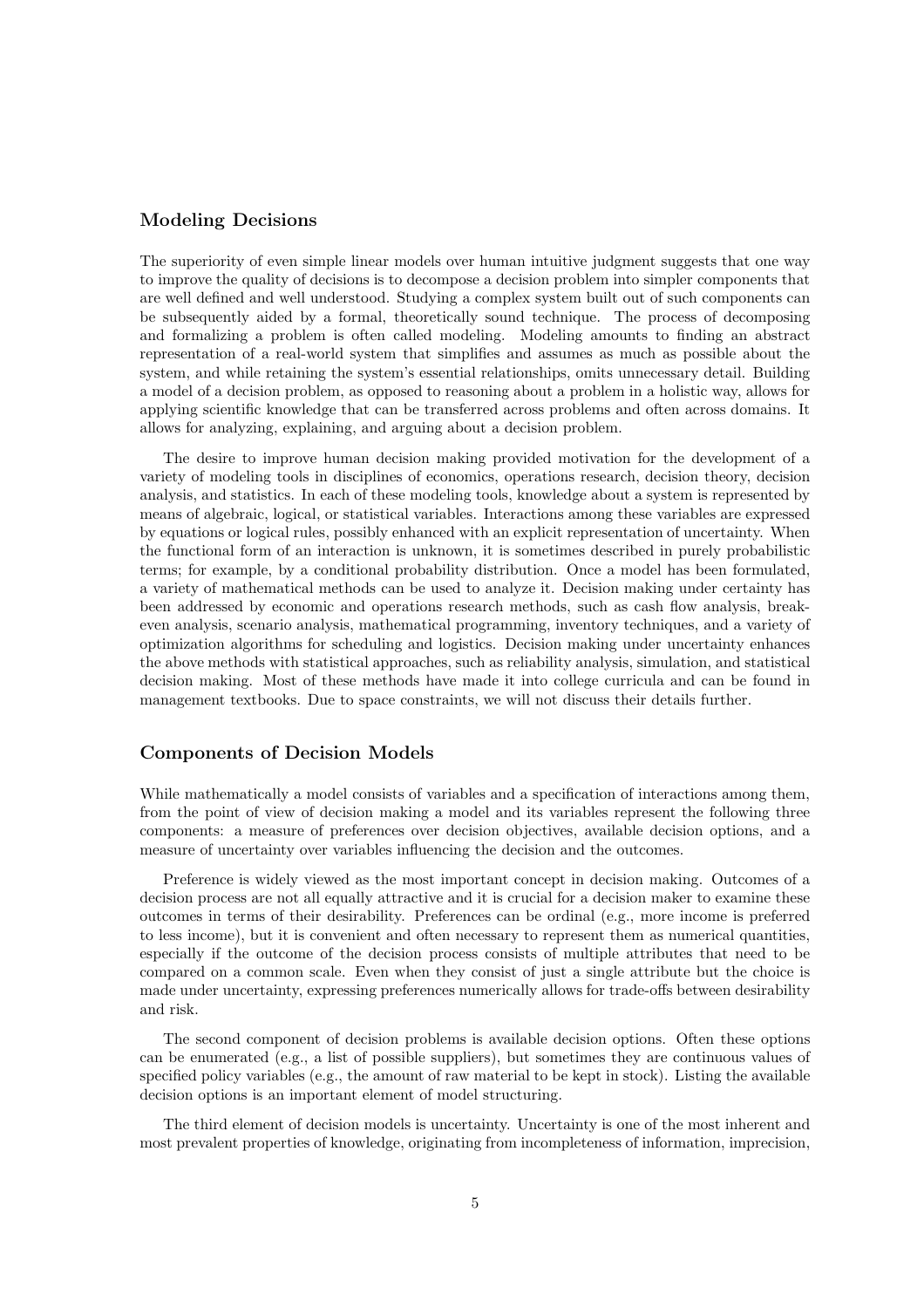and model approximations made for the sake of simplicity. It would not be an exaggeration to state that real-world decisions not involving uncertainty either do not exist or belong to a truly limited class.<sup>1</sup>

Decision making under uncertainty can be viewed as a deliberation: determining what action should be taken that will maximize the expected gain. Due to uncertainty there is no guarantee that the result of the action will be the one intended, and the best one can hope for is to maximize the chance of a desirable outcome. The process rests on the assumption that a good decision is one that results from a good decision-making process that considers all important factors and is explicit about decision alternatives, preferences, and uncertainty.

It is important to distinguish between good decisions and good outcomes. By a stroke of good luck a poor decision can lead to a very good outcome. Similarly, a very good decision can be followed by a bad outcome. Supporting decisions means supporting the decision-making process so that better decisions are made. Better decisions can be expected to lead to better outcomes.

### Decision Support Systems

Decision support systems are interactive, computer-based systems that aid users in judgment and choice activities. They provide data storage and retrieval but enhance the traditional information access and retrieval functions with support for model building and model-based reasoning. They support framing, modeling, and problem solving.

Typical application areas of DSSs are management and planning in business, health care, the military, and any area in which management will encounter complex decision situations. Decision support systems are typically used for strategic and tactical decisions faced by upper-level management—decisions with a reasonably low frequency and high potential consequences—in which the time taken for thinking through and modeling the problem pays off generously in the long run.

There are three fundamental components of DSSs [22].

- Database management system (DBMS). A DBMS serves as a data bank for the DSS. It stores large quantities of data that are relevant to the class of problems for which the DSS has been designed and provides logical data structures (as opposed to the physical data structures) with which the users interact. A DBMS separates the users from the physical aspects of the database structure and processing. It should also be capable of informing the user of the types of data that are available and how to gain access to them.
- Model-base management system (MBMS). The role of MBMS is analogous to that of a DBMS. Its primary function is providing independence between specific models that are used in a DSS from the applications that use them. The purpose of an MBMS is to transform data from the DBMS into information that is useful in decision making. Since many problems that the user of a DSS will cope with may be unstructured, the MBMS should also be capable of assisting the user in model building.
- Dialog generation and management system (DGMS). The main product of an interaction with a DSS is insight. As their users are often managers who are not computer-trained, DSSs need to be equipped with intuitive and easy-to-use interfaces. These interfaces aid in model

<sup>1</sup>As Benjamin Franklin expressed it in 1789 in a letter to his friend M. Le Roy, "in this world nothing can said to be certain, except death and taxes" (The Complete Works of Benjamin Franklin, John Bigelow (ed), New York and London: G.P. Putnam's Sons, 1887, Vol. 10, page 170).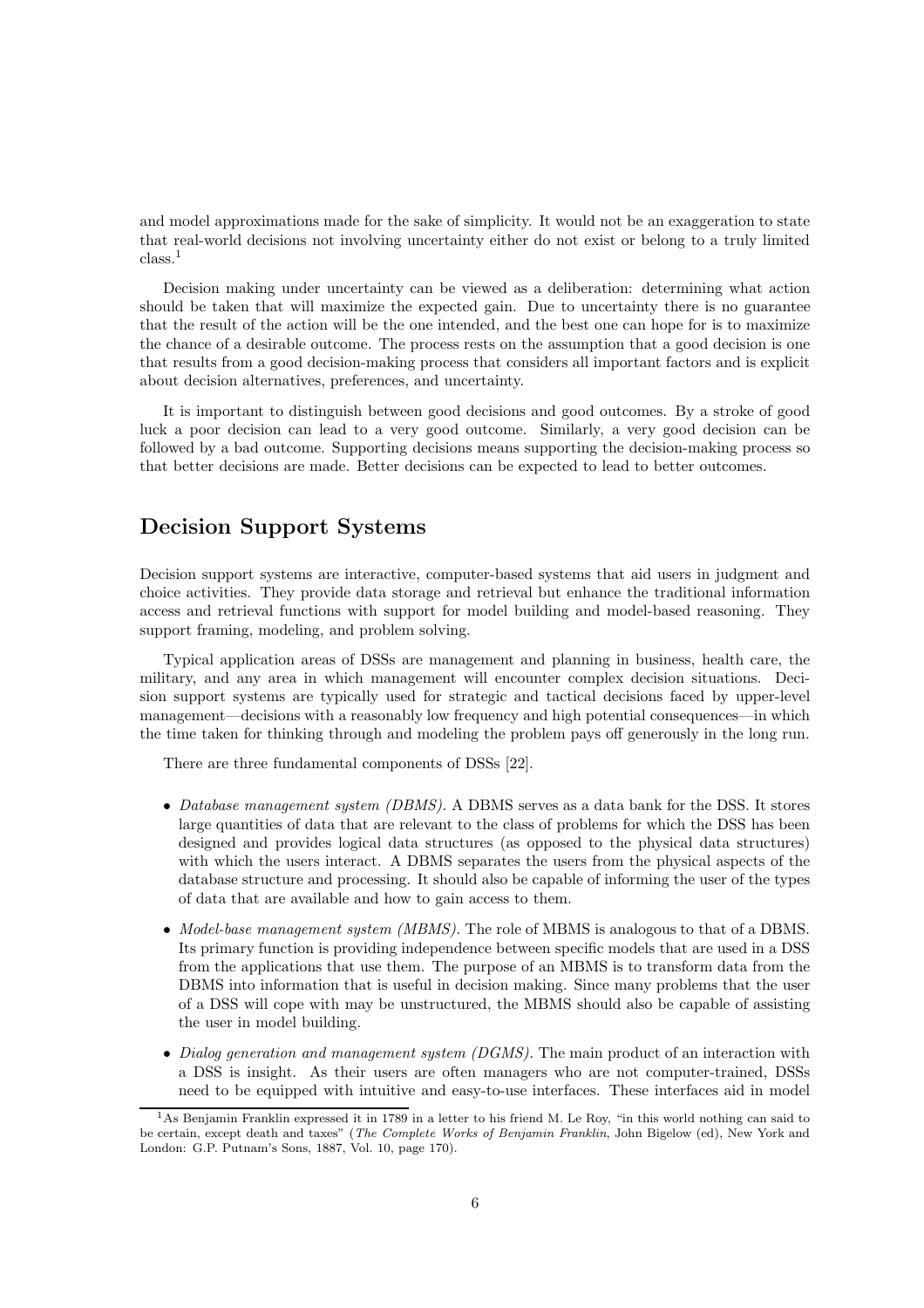building, but also in interaction with the model, such as gaining insight and recommendations from it. The primary responsibility of a DGMS is to enhance the ability of the system user to utilize and benefit from the DSS. In the remainder of this article, we will use the broader term user interface rather than DGMS.

While a variety of DSSs exists, the above three components can be found in many DSS architectures and play a prominent role in their structure. Interaction among them is illustrated in Fig. 1. Essentially, the user interacts with the DSS through the DGMS. This communicates with the DBMS



Figure 1: The architecture of a DSSs (after Sage, Ref. [22]).

and MBMS, which screen the user and the user interface from the physical details of the model base and database implementation.

## Normative Systems

#### Normative and Descriptive Approaches

Whether or not one trusts the quality of human intuitive reasoning strategies has a profound impact on one's view of the philosophical and technical foundations of DSSs. There are two distinct approaches to supporting decision making. The first aims at building support procedures or systems that imitate human experts. The most prominent member of this class of DSSs are expert systems, computer programs based on rules elicited from human domain experts that imitate reasoning of a human expert in a given domain. Expert systems are often capable of supporting decision making in that domain at a level comparable to human experts. While they are flexible and often able to address complex decision problems, they are based on intuitive human reasoning and lack soundness and formal guarantees with respect to the theoretical reliability of their results. The danger of the expert system approach, increasingly appreciated by DSS builders, is that along with imitating human thinking and its efficient heuristic principles, we may also imitate its undesirable flaws [13].

The second approach is based on the assumption that the most reliable method of dealing with complex decisions is through a small set of normatively sound principles of how decisions should be made. While heuristic methods and ad hoc reasoning schemes that imitate human cognition may in many domains perform well, most decision makers will be reluctant to rely on them whenever the cost of making an error is high. To give an extreme example, few people would choose to fly airplanes built using heuristic principles over airplanes built using the laws of aerodynamics enhanced with probabilistic reliability analysis. Application of formal methods in DSSs makes these systems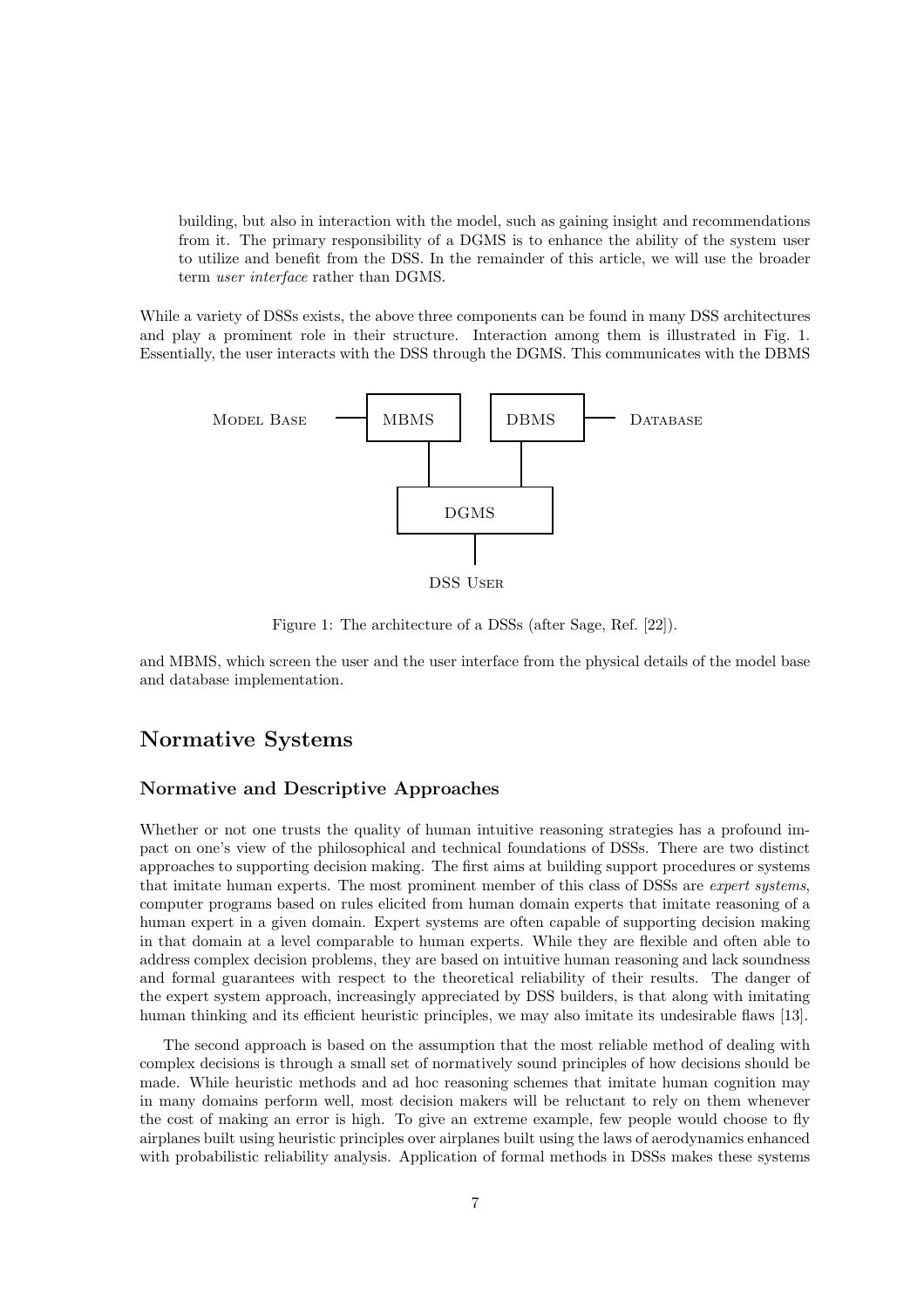philosophically distinct from those based on ad hoc heuristic artificial intelligence methods, such as rule-based systems. The goal of a DSS, according to this view, is to support unaided human intuition, just as the goal of using a calculator is to aid human's limited capacity for mental arithmetic.

#### Decision-Analytic Decision Support Systems

An emergent class of DSSs known as *decision-analytic DSSs* applies the principles of decision theory, probability theory, and decision analysis to their decision models. Decision theory is an axiomatic theory of decision making that is built on a small set of axioms of rational decision making. It expresses uncertainty in terms of probabilities and preferences in terms of utilities. These are combined using the operation of mathematical expectation. The attractiveness of probability theory, as a formalism for handling uncertainty in DSSs, lies in its soundness and its guarantees concerning long-term performance. Probability theory is often viewed as the gold standard for rationality in reasoning under uncertainty. Following its axioms offers protection from some elementary inconsistencies. Their violation, on the other hand, can be demonstrated to lead to sure losses [23]. Decision analysis is the art and science of applying decision theory to real-world problems. It includes a wealth of techniques for model construction, such as methods for elicitation of model structure and probability distributions that allow minimization of human bias, methods for checking the sensitivity of a model to imprecision in the data, computing the value of obtaining additional information, and presentation of results. (See, for example, Ref. [27] for a basic review of the available techniques.) These methods have been under continuous scrutiny by psychologists working in the domain of behavioral decision theory and have proven to cope reasonably well with the dangers related to human judgmental biases.

Normative systems are usually based on graphical probabilistic models, which are representations of the joint probability distribution over a model's variables in terms of directed graphs. Directed graphs, such as the one in Fig. 2, are known as Bayesian networks (BNs) or causal networks [19]. Bayesian networks offer a compact representation of joint probability distributions and are capable of practical representation of large models, consisting of tens or hundreds of variables. Bayesian networks can be easily extended with decision and value variables for modeling decision problems. The former denote variables that are under the decision maker's control and can be directly manipulated, and the latter encode users' preferences over various outcomes of the decision process. Such amended graphs are known as influence diagrams [15]. Both the structure and the numerical probability distributions in a BN can be elicited from a human expert and are a reflection of the expert's subjective view of a real-world system. If available, scientific knowledge about the system, both in terms of the structure and frequency data, can be easily incorporated in the model. Once a model has been created, it is optimized using formal decision-theoretic algorithms. Decision analysis is based on the empirically tested paradigm that people are able to reliably store and retrieve their personal beliefs about uncertainty and preferences for different outcomes, but are much less reliable in aggregating these fragments into a global inference. While human experts are excellent in structuring a problem, determining the components that are relevant to it and providing local estimates of probabilities and preferences, they are not reliable in combining many simple factors into an optimal decision. The role of a decision-analytic DSS is to support them in their weaknesses using the formal and theoretically sound principles of statistics.

The approach taken by decision analysis is compatible with that of DSSs. The goal of decision analysis is to provide insight into a decision. This insight, consisting of the analysis of all relevant factors, their uncertainty, and the critical nature of some assumptions, is even more important than the actual recommendation.

Decision-analytic DSSs have been successfully applied to practical systems in medicine, business,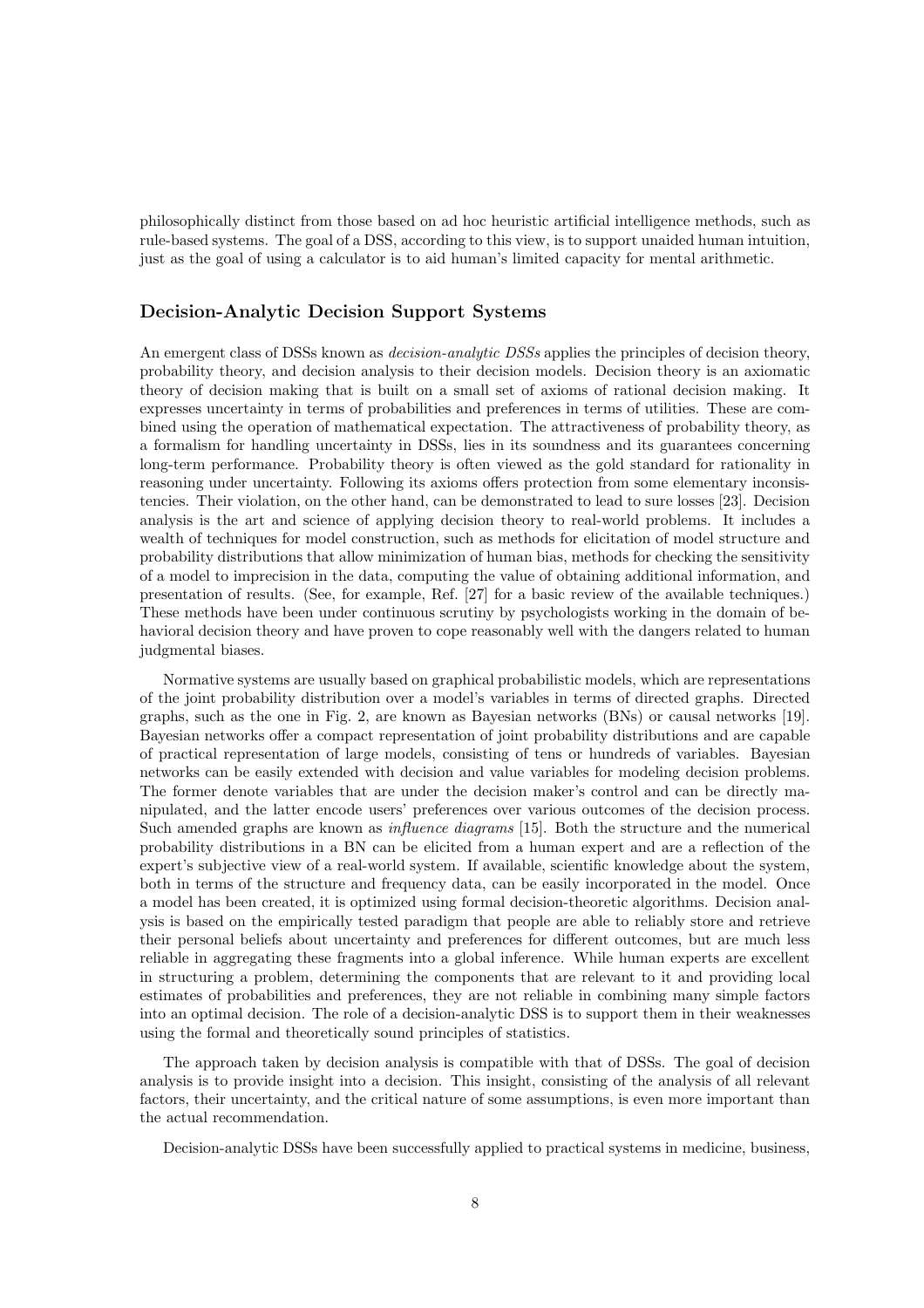

Figure 2: Example of a Bayesian network modeling teaching expenditures in university operations.

and engineering.<sup>2</sup> As these systems tend to naturally evolve into three not necessarily distinct classes, it may be interesting to compare their structure and architectural organization.

- Systems with static domain models. In this class of systems, a probabilistic domain is represented by a large network encoding the domain's structure and its numerical parameters. The network comprising the domain model is normally built by decision analysts and domain experts. An example might be a medical diagnostic system covering a certain class of disorders. Queries in such a system are answered by assigning values to those nodes of the network that constitute the observations for a particular case and propagating the impact of the observation through the network in order to find the probability distribution of some selected nodes of interest (e.g., nodes that represent diseases). Such a network can, on a case-by-case basis, be extended with decision nodes and value nodes to support decisions. Systems with static domain models are conceptually similar to rule-based expert systems covering an area of expertise.
- Systems with customized decision models. The main idea behind this approach is automatic generation of a graphical decision model on a per-case basis in an interactive effort between the DSS and the decision maker. The DSS has domain expertise in a certain area and plays the role of a decision analyst. During this interaction, the program creates a customized influence diagram, which is later used for generating advice. The main motivation for this approach is the premise that every decision is unique and needs to be looked at individually; an influence diagram needs to be tailored to individual needs [14].

<sup>&</sup>lt;sup>2</sup>Some examples of applications are described in a special issue of *Communications of the ACM* on practical applications of decision-theoretic methods (vol. 38, no. 3, March 1995). The readers can experiment with GeNIe [7], a development system for decision-analytic DSSs developed at the Decision Systems Laboratory, University of Pittsburgh, available at http://www2.sis.pitt.edu/∼genie.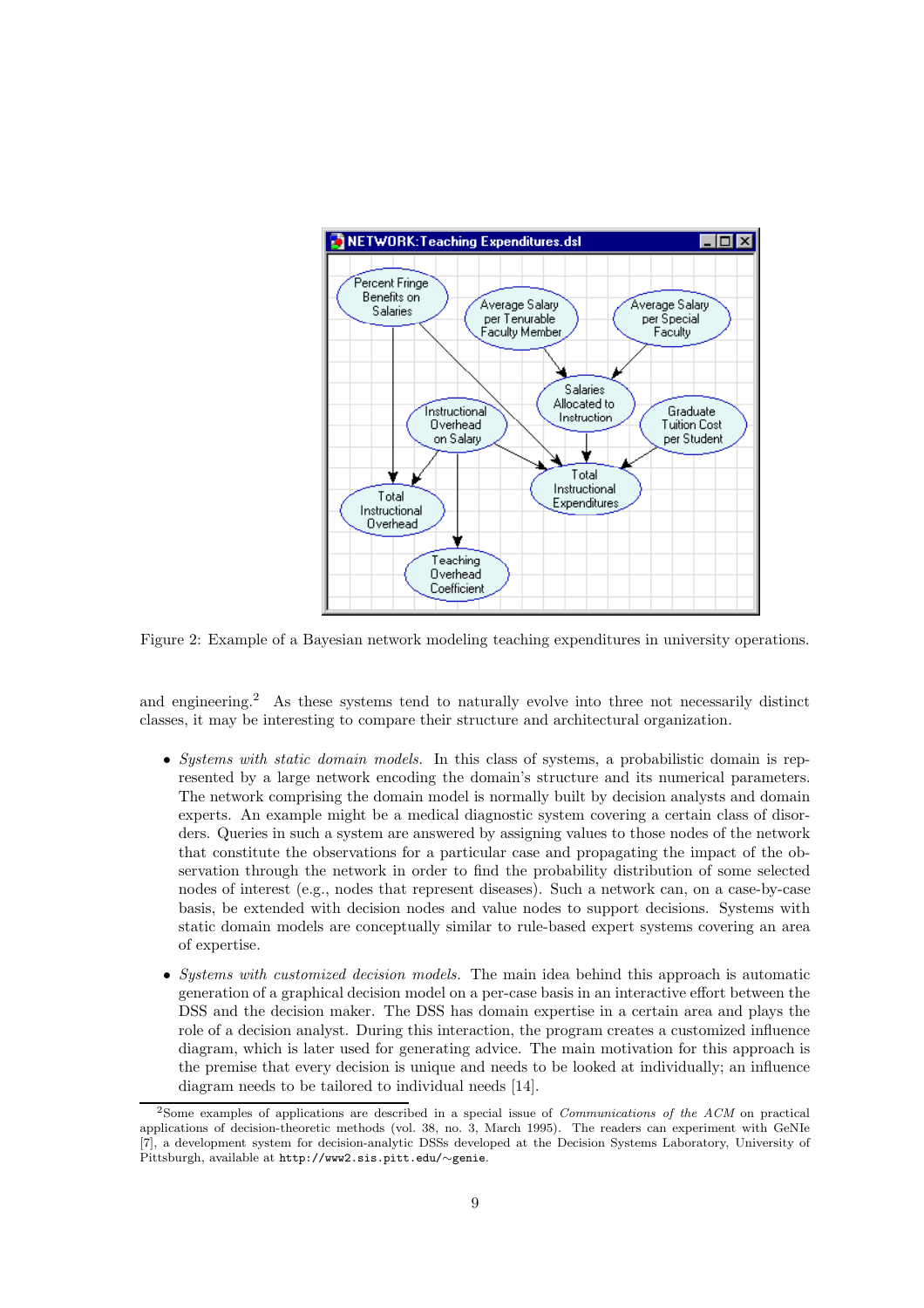• Systems capable of learning a model from data. The third class of systems employs computerintensive statistical methods for learning models from data [1, 11, 12, 21, 26]. Whenever there are sufficient data available, the systems can literally learn a graphical model from these data. This model can be subsequently used to support decisions within the same domain.

The first two approaches are suited for slightly different applications. The customized model generation approach is an attempt to automate the most laborious part of decision making, structuring a problem, so far done with significant assistance from trained decision analysts. A session with the program that assists the decision maker in building an influence diagram is laborious. This makes the customized model generation approach particularly suitable for decision problems that are infrequent and serious enough to be treated individually. Because in the static domain model approach an existing domain model needs to be customized by the case data only, the decision-making cycle is rather short. This makes it particularly suitable for those decisions that are highly repetitive and need to be made under time constraints.

A practical system can combine the three approaches. A static domain model can be slightly customized for a case that needs individual treatment. Once completed, a customized model can be blended into the large static model. Learning systems can support both the static and the customized model approach. On the other hand, the learning process can be greatly enhanced by prior knowledge from domain experts or by a prior model.

#### Equation-Based and Mixed Systems

In many business and engineering problems, interactions among model variables can be described by equations which, when solved simultaneously, can be used to predict the effect of decisions on the system, and hence support decision making. One special type of simultaneous equation model is known as the structural equation model (SEM), which has been a popular method of representing systems in econometrics. An equation is structural if it describes a unique, independent causal mechanism acting in the system. Structural equations are based on expert knowledge of the system combined with theoretical considerations. Structural equations allow for a natural, modular description of a system—each equation represents its individual component, a separable and independent mechanism acting in the system—yet, the main advantage of having a structural model is, as explicated by Simon [24], that it includes causal information and aids predictions of the effects of external interventions. In addition, the causal structure of a structural equation model can be represented graphically [24], which allows for combining them with decision-analytic graphical models in practical systems [9, 20].

Structural equation models offer significant advantages for policy making. Often a decision maker confronted with a complex system needs to decide not only the values of policy variables but also which variables should be manipulated. A change in the set of policy variables has a profound impact on the structure of the problem and on how their values will propagate through the system. The user determines which variables are policy variables and which are determined within the model. A change in the SEMs or the set of policy variables can be reflected by a rapid restructuring of the model and predictions involving this new structure [25].

Our long-term project, the Environment for Strategic Planning (ESP) [6], is based on a hybrid graphical modeling tool that combines SEMs with decision-analytic principles. ESP is capable of representing both discrete and continuous variables involved in deterministic and probabilistic relationships. The powerful features of SEMs allow ESP to act as a graphical spreadsheet integrating numerical and symbolic methods and allowing the independent variables to be selected at will without having to reformulate the model each time. This provides an immense flexibility that is not afforded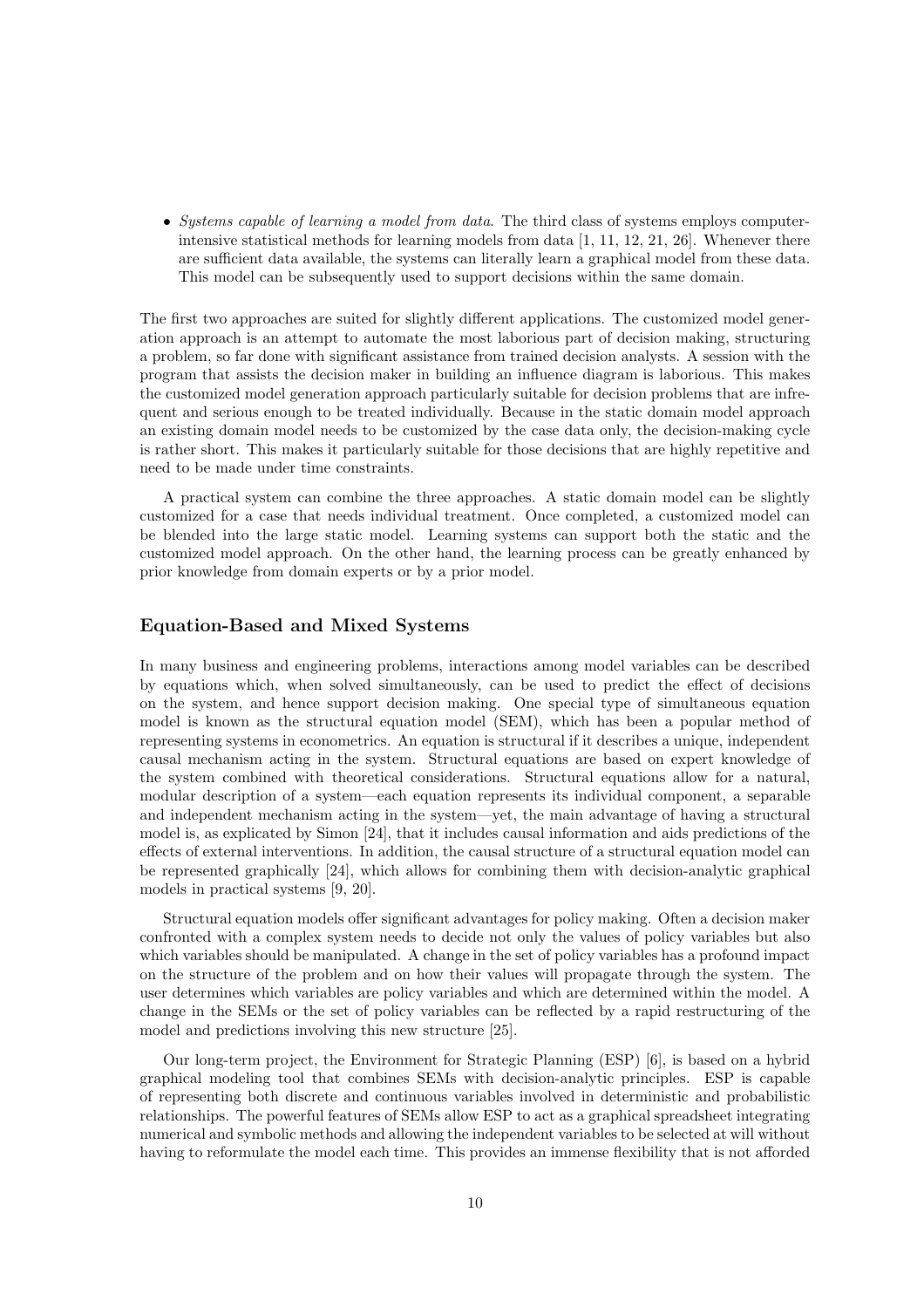by ordinary spreadsheets in evaluating alternate policy options.

# User Interfaces to Decision Support Systems

While the quality and reliability of modeling tools and the internal architectures of DSSs are important, the most crucial aspect of DSSs is, by far, their user interface. Systems with user interfaces that are cumbersome or unclear or that require unusual skills are rarely useful and accepted in practice. The most important result of a session with a DSS is insight into the decision problem. In addition, when the system is based on normative principles, it can play a tutoring role; one might hope that users will learn the domain model and how to reason with it over time, and improve their own thinking.

A good user interface to DSSs should support model construction and model analysis, reasoning about the problem structure in addition to numerical calculations and both choice and optimization of decision variables. We will discuss these in the following sections.

#### Support for Model Construction and Model Analysis

User interface is the vehicle for both model construction (or model choice) and for investigating the results. Even if a system is based on a theoretically sound reasoning scheme, its recommendations will be as good as the model they are based on. Furthermore, even if the model is a very good approximation of reality and its recommendations are correct, they will not be followed if they are not understood. Without understanding, the users may accept or reject a system's advice for the wrong reasons and the combined decision-making performance may deteriorate even below unaided performance [17]. A good user interface should make the model on which the system's reasoning is based transparent to the user.

Modeling is rarely a one-shot process, and good models are usually refined and enhanced as their users gather practical experiences with the system recommendations. It is important to strike a careful balance between precision and modeling efforts; some parts of a model need to be very precise while others do not. A good user interface should include tools for examining the model and identifying its most sensitive parts, which can be subsequently elaborated on. Systems employed in practice will need their models refined, and a good user interface should make it easy to access, examine, and refine its models. Some pointers to work on support for building decision-analytic systems can be found in [8, 10, 18, 28].

#### Support for Reasoning about the Problem Structure in Addition to Numerical Calculations

While numerical calculations are important in decision support, reasoning about the problem structure is even more important. Often when the system and its model are complex it is insightful for the decision maker to realize how the system variables are interrelated. This is helpful in designing creative decision options but also in understanding how a policy decision will impact the objective.

Graphical models, such as those used in decision analysis or in equation-based and hybrid systems, are particularly suitable for reasoning about structure. Under certain assumptions, a directed graphical model can be given a causal interpretation. This is especially convenient in situations where the DSS autonomically suggests decision options; given a causal interpretation of its model,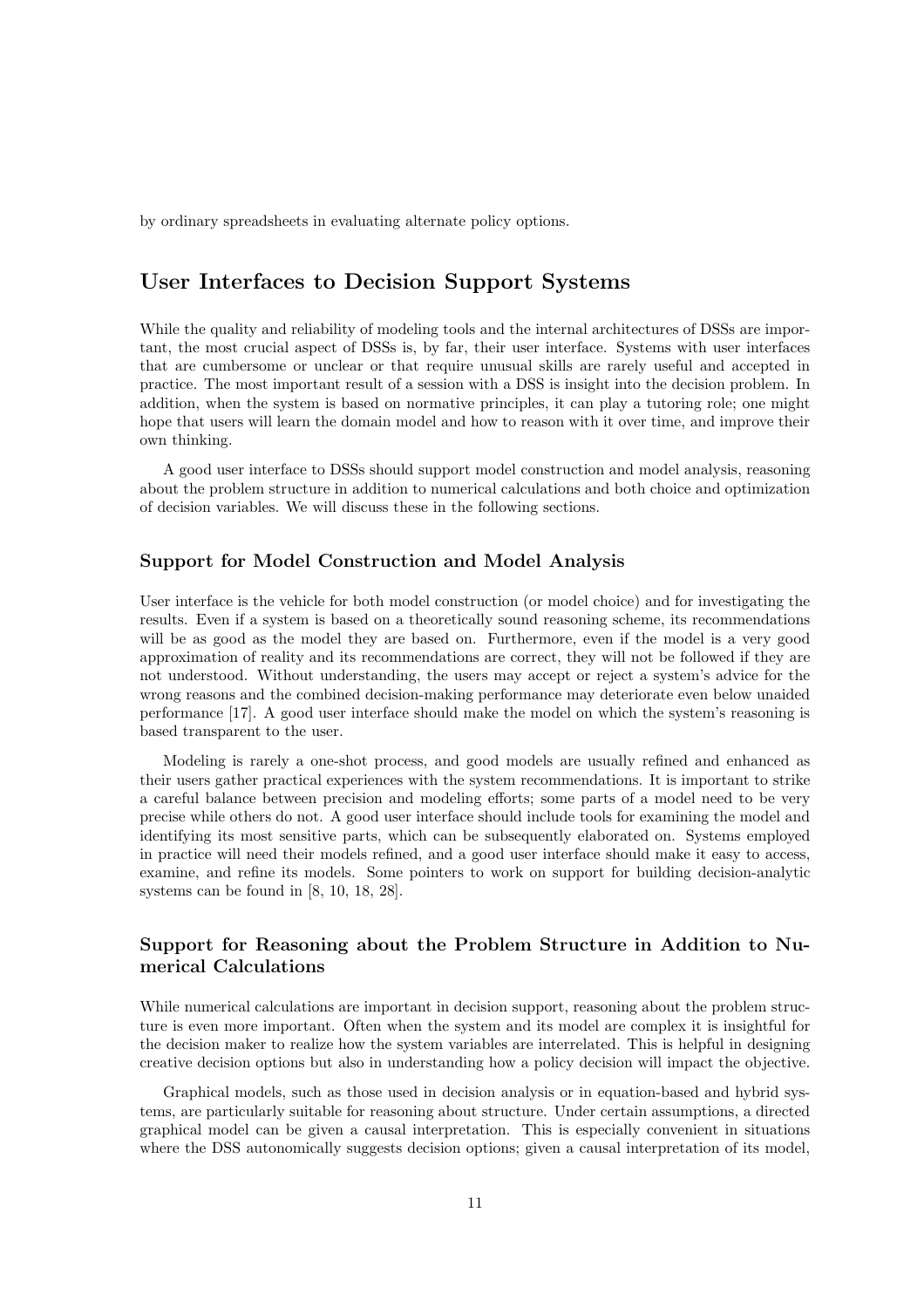it is capable of predicting effects of interventions. A causal graph facilitates building an effective user interface. The system can refer to causal interactions during its dialogue with the user, which is known to enhance user insight [3].

#### Support for Both Choice and Optimization of Decision Variables

Many DSSs have an inflexible structure in the sense that the variables that will be manipulated are determined at the model-building stage. This is not very suitable for planning of the strategic type when the object of the decision-making process is identifying both the objectives and the methods of achieving them. For example, changing policy variables in a spreadsheet-based model often requires that the entire spreadsheet be rebuilt. If there is no support for that, few users will consider it as an option. This closes the world of possibilities for flexible reframing of a decision problem in the exploratory process of searching for opportunities. Support for both choice and optimization of decision variables should be an inherent part of DSSs.

#### Graphical Interface

Insight into a model can be increased greatly at the user interface level by a diagram representing the interactions among its components; for example, a drawing of a graph on which a model is based, such as in Fig. 2. This graph is a qualitative, structural explanation of how information flows from the independent variables to the dependent variables of interest. As models may become very large, it is convenient to structure them into submodels, groups of variables that form a subsystem of the modeled system. Such submodels can be again shown graphically with interactions among them, increasing simplicity and clarity of the interface. Fig. 3 shows a submodel-level view of a model developed in our ESP project. Note that the graph in Fig. 2 is an expanded version of the Teaching Expenditures submodel in Fig. 3. The user can navigate through the hierarchy of the entire model in her quest for insight, opening and closing submodels on demand. Some pointers to work on user interfaces of decision-analytic systems can be found in [4, 5, 28].

#### Summary

Decision support systems are powerful tools integrating scientific methods for supporting complex decisions with techniques developed in information science, and are gaining an increased popularity in many domains. They are especially valuable in situations in which the amount of available information is prohibitive for the intuition of an unaided human decision maker and in which precision and optimality are of importance. Decision support systems aid human cognitive deficiencies by integrating various sources of information, providing intelligent access to relevant knowledge, aiding the process of structuring, and optimizing decisions.

Normative DSSs offer a theoretically correct and appealing way of handling uncertainty and preferences in decision problems. They are based on carefully studied empirical principles underlying the discipline of decision analysis and they have been successfully applied in many practical systems. We believe that they offer several attractive features that are likely to prevail in the long run as far as the technical developments are concerned.

Because DSSs do not replace humans but rather augment their limited capacity to deal with complex problems, their user interfaces are critical. The user interface determines whether a DSS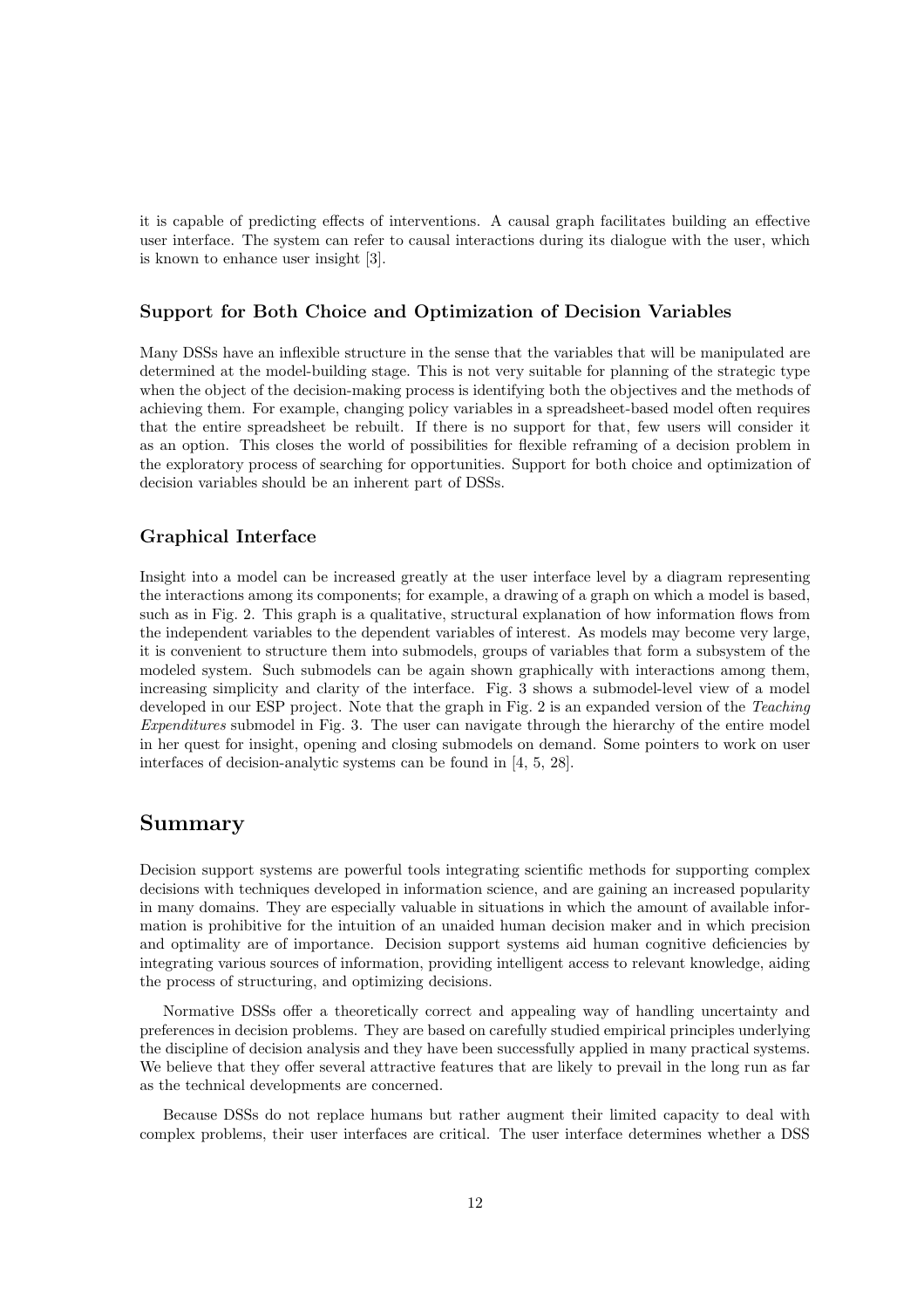

Figure 3: A submodel-level view of a decision model.

will be used at all and if so, whether the ultimate quality of decisions will be higher than that of an unaided decision maker.

#### Acknowledgments

Work on this article was supported by the National Science Foundation under Faculty Early Career Development (CAREER) Program, grant IRI–9624629, by the Air Force Office of Scientific Research under grants F49620–97–1–0225 and F49620–00–1–0112, and by the University of Pittsburgh Central Research Development Fund. Figures 2 and 3 are snapshots of GeNIe, a general purpose development environment for graphical decision support systems developed by the Decision Systems Laboratory, University of Pittsburgh and available at http://www.sis.pitt.edu/∼genie. We would like to thank Ms. Nanette Yurcik for her assistance with technical editing.

# References

- [1] Gregory F. Cooper and Edward Herskovits. A Bayesian method for the induction of probabilistic networks from data. Machine Learning, 9(4):309–347, 1992.
- [2] Robyn M. Dawes. Rational Choice in an Uncertain World. Hartcourt Brace Jovanovich, Publishers, 1988.
- [3] Marek J. Druzdzel. Probabilistic Reasoning in Decision Support Systems: From Computation to Common Sense. PhD thesis, Department of Engineering and Public Policy, Carnegie Mellon University, Pittsburgh, PA, December 1992.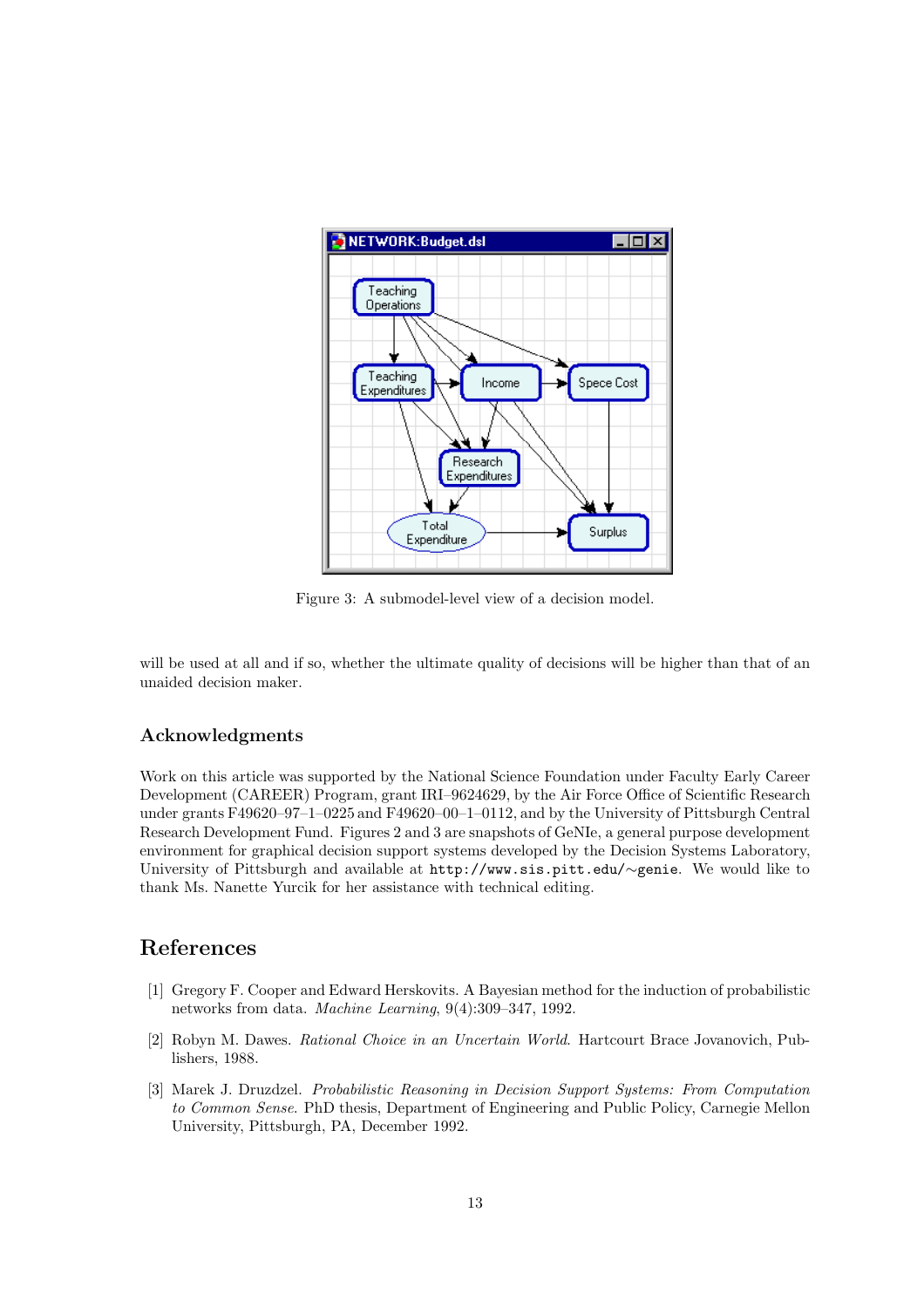- [4] Marek J. Druzdzel. Explanation in probabilistic systems: Is it feasible? will it work? In Proceedings of the Fifth International Workshop on Intelligent Information Systems (WIS–96), pages 12–24, Dęblin, Poland, 2–5 JUne 1996.
- [5] Marek J. Druzdzel. Five useful properties of probabilistic knowledge representations from the point of view of intelligent systems. Fundamenta Informaticæ, Special issue on Knowledge Representation and Machine Learning, 30(3/4):241–254, June 1997.
- [6] Marek J. Druzdzel. ESP: A mixed initiative decision-theoretic decision modeling system. In Working Notes of the AAAI–99 Workshop on Mixed-initiative Intelligence, pages 99–106, Orlando, FL, 18 July 1999.
- [7] Marek J. Druzdzel. SMILE: Structural Modeling, Inference, and Learning Engine and GeNIe: A development environment for graphical decision-theoretic models. In Proceedings of the Sixteenth National Conference on Artificial Intelligence (AAAI–99), pages 902–903, Orlando, FL, July 18–22 1999.
- [8] Marek J. Druzdzel and F. Javier Díez. Criteria for combining knowledge from different sources in probabilistic models. In Working Notes of the workshop on Fusion of Domain Knowledge with Data for Decision Support, Sixteenth Annual Conference on Uncertainty in Artificial Intelligence (UAI–2000), pages 23–29, Stanford, CA, 30 June 2000.
- [9] Marek J. Druzdzel and Herbert A. Simon. Causality in Bayesian belief networks. In Proceedings of the Ninth Annual Conference on Uncertainty in Artificial Intelligence (UAI–93), pages 3–11, San Francisco, CA, 1993. Morgan Kaufmann Publishers, Inc.
- [10] Marek J. Druzdzel and Linda C. van der Gaag. Building probabilistic networks: "Where do the numbers come from?" guest editors' introduction. IEEE Transactions on Knowledge and Data Engineering, 12(4):481–486, July–August 2000.
- [11] Clark Glymour and Gregory F. Cooper, editors. Computation, Causation, and Discovery. AAAI Press, Menlo Park, CA, 1999.
- [12] David E. Heckerman, Dan Geiger, and David M. Chickering. Learning Bayesian networks: The combination of knowledge and statistical data. Machine Learning, 20(3):197–243, 1995.
- [13] Max Henrion, John S. Breese, and Eric J. Horvitz. Decision Analysis and Expert Systems. AI Magazine, 12(4):64–91, Winter 1991.
- [14] Samuel Holtzman. Intelligent Decision Systems. Addison-Wesley, Reading, MA, 1989.
- [15] Ronald A. Howard and James E. Matheson. Influence diagrams. In Ronald A. Howard and James E. Matheson, editors, The Principles and Applications of Decision Analysis, pages 719– 762. Strategic Decisions Group, Menlo Park, CA, 1984.
- [16] Daniel Kahneman, Paul Slovic, and Amos Tversky, editors. Judgment Under Uncertainty: Heuristics and Biases. Cambridge University Press, Cambridge, 1982.
- [17] Paul E. Lehner, Theresa M. Mullin, and Marvin S. Cohen. A probability analysis of the usefulness of decision aids. In M. Henrion, R.D. Shachter, L.N. Kanal, and J.F. Lemmer, editors, Uncertainty in Artificial Intelligence 5, pages 427–436. Elsevier Science Publishers B.V. (North Holland), 1990.
- [18] Tsai-Ching Lu, Marek J. Druzdzel, and Tze-Yun Leong. Causal mechanism-based model construction. In Proceedings of the Sixteenth Annual Conference on Uncertainty in Artificial Intelligence (UAI–2000), pages 353–362, San Francisco, CA, 2000. Morgan Kaufmann Publishers, Inc.